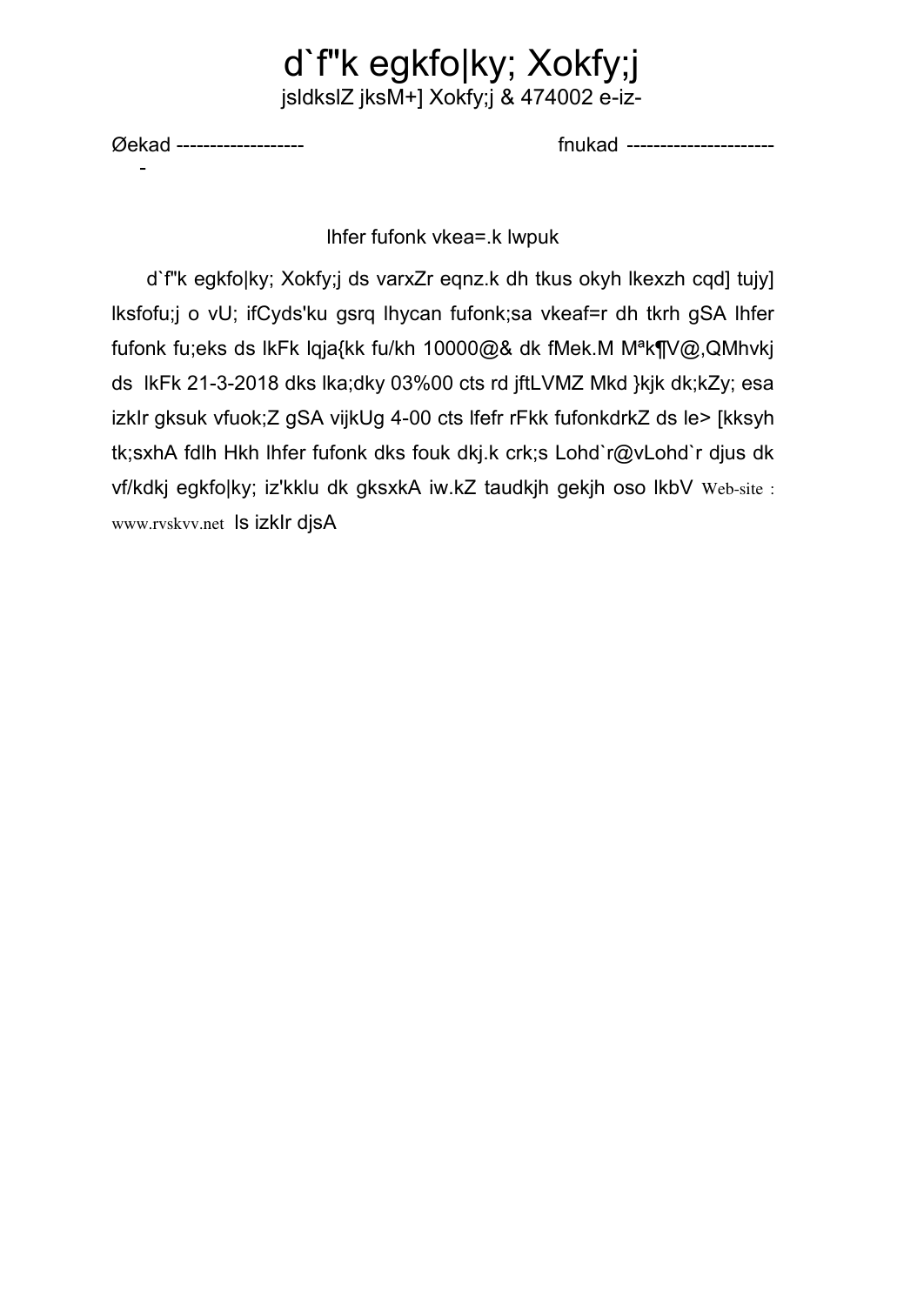# d`f"k egkfo|ky; Xokfy;j

jsldkslZ jksM+] Xokfy;j & 474002 e-iz-

### egkfo|ky; ds ,do'khZ; ekpZ 2019 rd NikbZ dk;Z gsrq fufonk ds fu;e ,oa 'krs±

- 1- dsoy lkQ ,oa LoPN :i esa Hkjh gqbZ njsa gh Lohdkj dh tk;sxh] dVh gqbZ vkSj vksoj jkbZfVax dh gqbZ njsa vLohdkj dj nh tk;saxhA
- 2- vusZLV euh #- 10]000@& tks okfilh ;ksX; gksxh fdlh jk"Vªh;d`r cSad ls vf/k"Bkrk] d`f"k egkfo|ky;] Xokfy;j ds uke ij ns; cSad Mªk¶V @ cSad fMiksftV ds :i esa vusZLV euh Vs.Mj QkeZ ds lkFk layXu djuk vko';d gksxkA
- 3- leqfpr :i ls Hkjh gqbZ fufonk;sa lhycan fyQkQs esa e; vusZLVeuh ds M<sup>a</sup>k¶V lfgr egkfo|ky; esa fnukad 21@3@2018 lk;a 3-00 cts rd Mkd lsok ls gh tek dh tk;saxh] tks mlh fnu lk;a 4-00 cts xfBr lfefr }kjk [kksyh tk;sxhA
- 4- izR;sd fufonkdkj dks fufonk;sa lhycan fyQkQksa esa fuEu nLrkost ds lkFk izLrqr djuk vfuok;Z gSaA &
	- 1- fyQkQs esa /kjksgj jkf'k :- 10]000@& dk fMekaM Mªk¶V@cSad fMiksftV
	- 2- fufonk QkeZ ds çk#i fu;e o 'krks± ij viuh lgefr ds gLrk{kjA
	- 3- fu/kkZfjr isij ds gLrk{kfjr lsEiyA
	- 4- fVu@th ,l Vh uEcj dh izfrA
	- 5- isu dkMZ dh izfraA
	- 6- izLrkfor NikbZ nj dk foLr`r fooj.kA
- 5- mDr fyQkQs esa j[kdj vf/k"Bkrk] d`f"k egkfo|ky; Xokfy;j dk irk vafdr djsaA fyQkQs ds uhps cka;h vksj fufonkdkj viuk uke ,oa irk rFkk fyQkQs ds lcls Åij nka;h vksj cM+s v{kjksa esa & ^^egkfo|ky; dh NikbZ dk;Z djus gsrq fufonk\*\* vafdr djsA
- 6- fufonk esa njsa lHkh dj lfgr rFkk HkkMk lfgr n'kkZ;sA egkfo|ky; }kjk fdlh Hkh izdkj ls dksbZ Hkqxrku bl lacaèk esa ugha fd;k tk;sxkA
- 7- fufonkdkj dks mDr NikbZ gsrq fu/kkZfjr dkxt dk izca/k djuk gksxk rFkk egkfo|ky; }kjk dkxt iznk; ugha fd;k tk,xkA
- 8- doj ist rFkk vanj ds i`"Bksa dh fMtkbfuax Hkh fufonkdkj }kjk gh djkbZ tk;sxh] ftldk leLr O;; fufonkdkj dk gh gksxkA
- 9- fo'ofo|ky; ç"kklu fcuk dksbZ dkj.k crk;s fdlh ,d ;k lHkh fufonkvksa dks fujLr dj ldrk gSA
- 10- fdlh Hkh fookn esa vafre fu.kZ; fo'ofo|ky; ç"kklu dk gksxkA
- 11- fd;s tkus okys Hkqxrku ds L=ksr ij fu;ekuqlkj vk;dj dkVk tk;sxkA
- 12- fizafVax gsrq lkexzh dks Nkius ds iwoZ izwQ jhafMx gsrq vf/kdre nks ckj fu/kkZfjr izk:i esa miyC/k djkuk gksxkA
- 13- fizafVax gsrq fdlh Hkh izdkj dk vfxze Hkqxrku ugha fd;k tk;sxkA egkfo|ky; }kjk fizafVax dh xbZ lkexzh ds fu/kkZfjr ekudksa ds vuq:i mi;qDr ik;s tkus ij rRlaca/kh fcy dk Hkqxrku fd;k tk;sxkA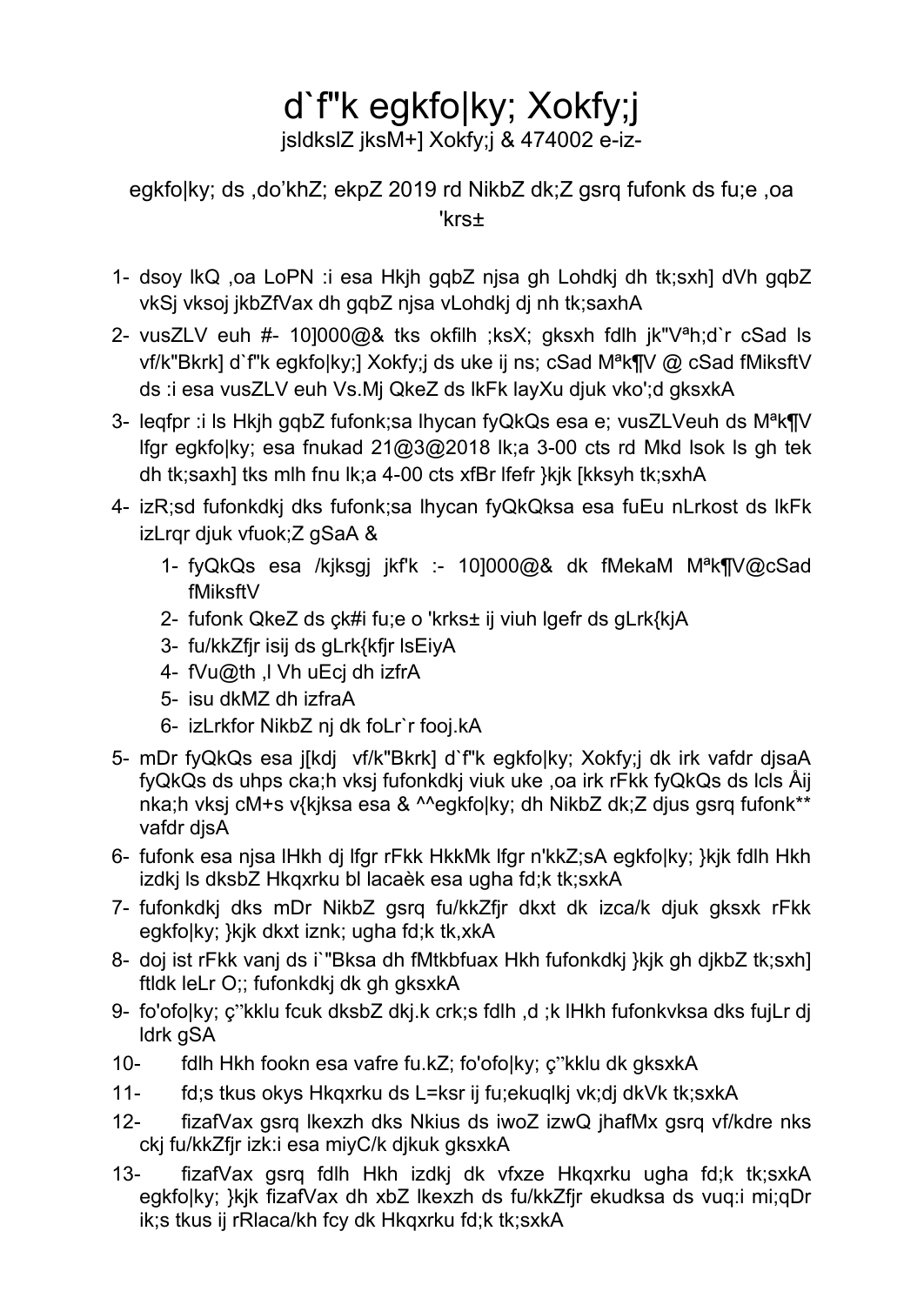14- fcy esa IHkh çdkj ds yxus okys djksa dk Li'V fooj.k gksuk vfuok;Z gSA

vf/k"Bkrk d'f"k egkfo|ky; Xokfy;j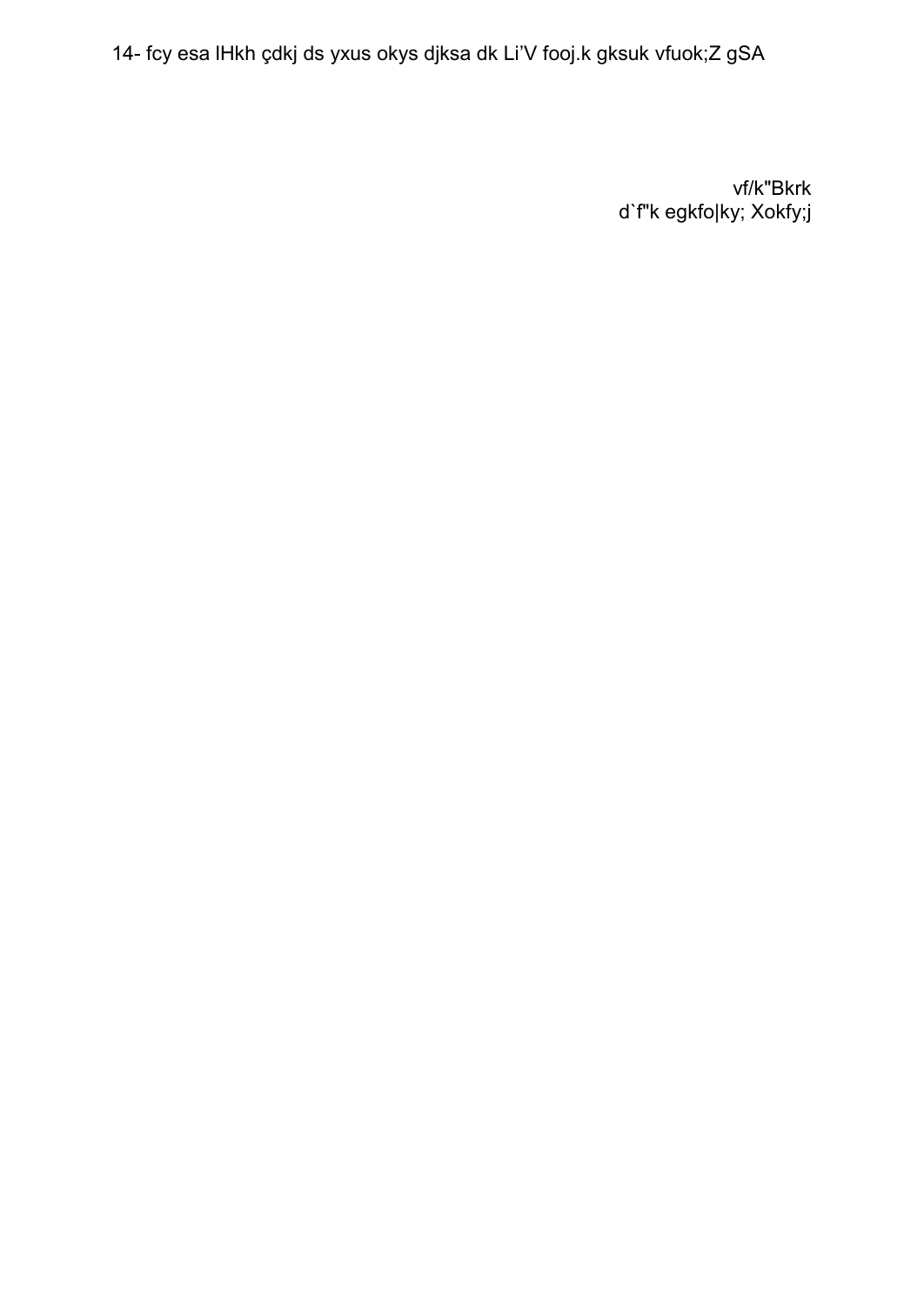# d`f"k egkfo|ky; Xokfy;j

jsldkslZ jksM+] Xokfy;j & 474002 (e-iz-

| <b>Ihfer fufonk QkeZ</b>                                                                      |         |
|-----------------------------------------------------------------------------------------------|---------|
| 1- fufonkdkj dk uke %&                                                                        |         |
|                                                                                               |         |
| 2- fufonkdkj dk irk %&                                                                        |         |
| .-------------------                                                                          |         |
| 3- fufonk /kjksgj jkf'k #- 10]000@& M <sup>a</sup> k¶V Ø-@cSad fMiksftV --------------------- |         |
|                                                                                               |         |
|                                                                                               |         |
| vf/k"Bkrk] d`f"k egkfolky; Xokfy; ds uke ij ns;                                               |         |
| fufonk QkeZ                                                                                   |         |
| fu;e o 'krks± ij viuh Igefr ds gLrk{kj                                                        |         |
| fu/kkZfjr isij ds gLrk{kfjr IsEiy                                                             |         |
| fVu @ th ,I Vh uEcj dh izfrA                                                                  |         |
| isu dkMZ dh izfra                                                                             |         |
|                                                                                               | gLrk{kj |

fufonkdkj@vf/kd`r izfrfuf/k

## ?kks"k.kk i=

- 1- eSa @ ge mijksDr of.kZr dk;Z esjs @ gekjs }kjk izsf"kr nj ij dkxt lfgr NikbZ djus gsrq rS;kj gw¡ @gSA
- 2- eSaus @ geus fufonk esa nh gqbZ leLr 'krks± dks lko/kkuhiwoZd i<+ fy;k gS] rFkk mlls lger rFkk ck/; gwa @ gSA
- 3- egkfo|ky; }kjk esjs @ gekjs }kjk izsf"kr njsa Lohd`r fd;s tkus ij ;fn esjs @ gekjs }kjk dk;Z leqfpr :i ls rFkk fu/kkZfjr le; ij laikfnr ugha fd;k tkrk gS] rks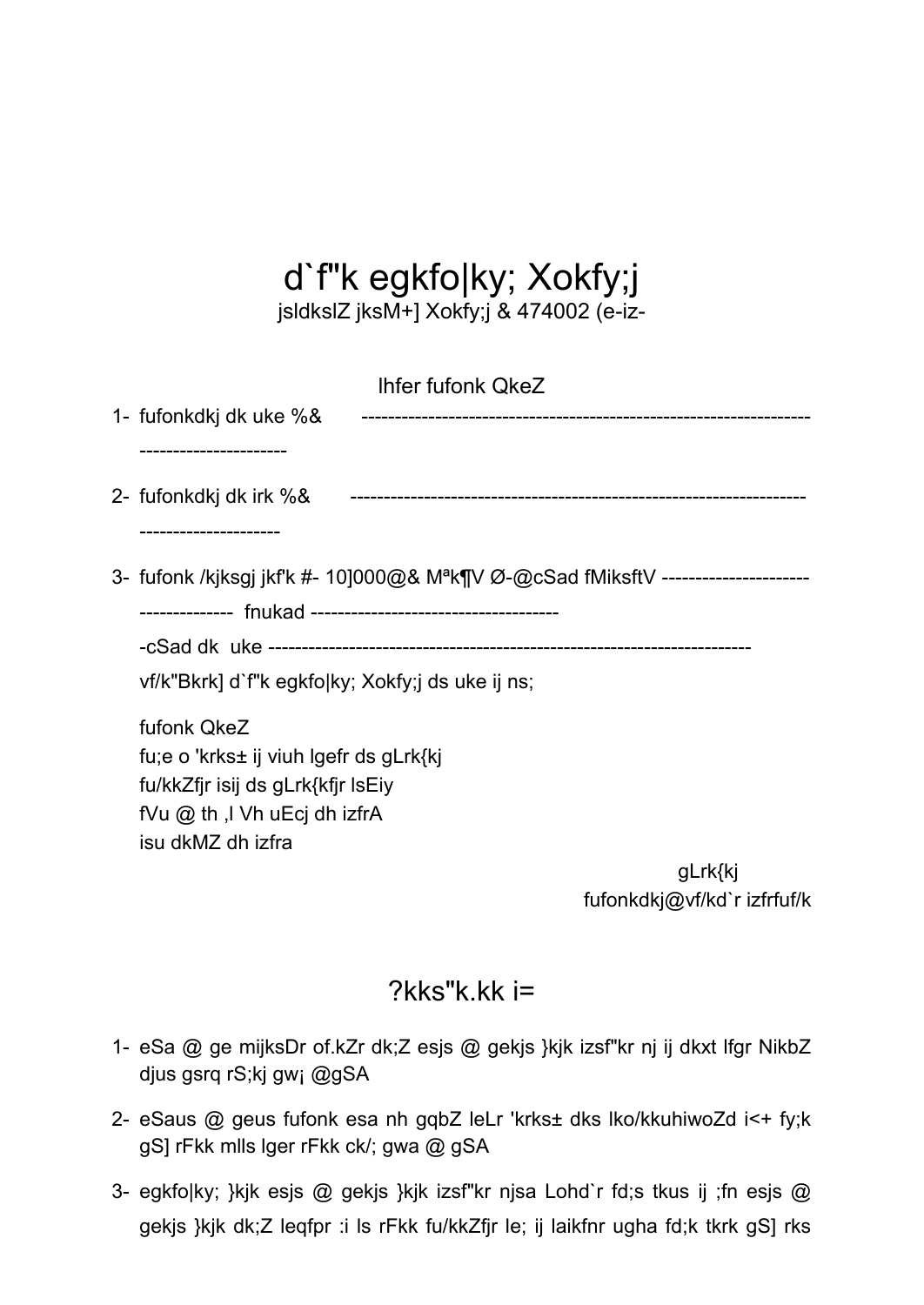egkfo|ky; dks ;g vf/kdkj gksxk fd og bl en esa esjs@gekjs }kjk tek dh gqbZ vusZLV euh jktlkr dj ysA

fnukad % **gLrk{kj fufonkdkj**

-------------------

--------------------

uke % -------------------------------

QeZ dk uke ------------------------------

#### **COLLEGE OF AGRICULTURE GWALIOR**

#### **Gwalior — 474002 (M.P.)**

#### **Short Tender for Printing work**

| <b>PARTICULAR</b>                                                                                                                      | <b>QUANTITY</b>     | <b>Rates for</b><br>number of<br>copies |
|----------------------------------------------------------------------------------------------------------------------------------------|---------------------|-----------------------------------------|
| 80 GSM Maplitho Deluxe Paper Single Color offset<br>Printing with DTP & Binding A4 Size                                                | 01 Page             | 100, 200, 300,<br>500 and<br>above      |
| 100 GSM Art paper Multicolor and (Black & White)<br>offset Printing with DTP & Banding A4 Size                                         | 01 Page             | 100, 200, 300,<br>500 and above         |
| 130 GSM Art paper Multicolor and (Black & White)<br>offset Printing with DTP& Binding A4 Size                                          | 01 Page             | 100, 200, 300,<br>500 and above         |
| 300 GSM Cover on Imported Art Card Sheet<br>Multicolor offset Printing with Designing & Blinding with<br>Lamination (Complete) A4 Size | 01 Page             | 100, 200, 300,<br>500 and above         |
| A-4 Size Folder on 170 GSM Art paper both side<br>Multicolor<br>offset Printing with Designing & Blinding with Lamination              | Each Folder         | 100, 200, 300,<br>500 and above         |
| Certificate Size 9"X12" on 300 GSM Imported Art<br>Card Sheet Multicolor Digital Printing with Designing                               | Each<br>Certificate | 50, 100, 200,<br>500 and above          |
| Hand bill A-4 Size Paper 100 GSM Art paper<br>Multicolor                                                                               | Each                | 500 and above                           |
| Hand bill A-4 Size on Color Printing paper Single<br>Color                                                                             | Each                | 500 and above                           |
| Invitation card Size 8"x5" on 300 GSM Imported Art<br>Card Multicolor both Side Digital Printing with<br>Designing                     | Each                | 200, 500<br>and above                   |
| Envelop Size 8"x5.5" on 130 GSM Art Paper Multi<br>Color                                                                               | Each                | 200, 500                                |
| Envelop Size 8"x5.5" on 130 GSM Art Paper Single<br>Color                                                                              | Each                | 200, 500                                |

**Note :** Rates quoted Separately for 100, 200, 300 and 500 Copies in Color & B/W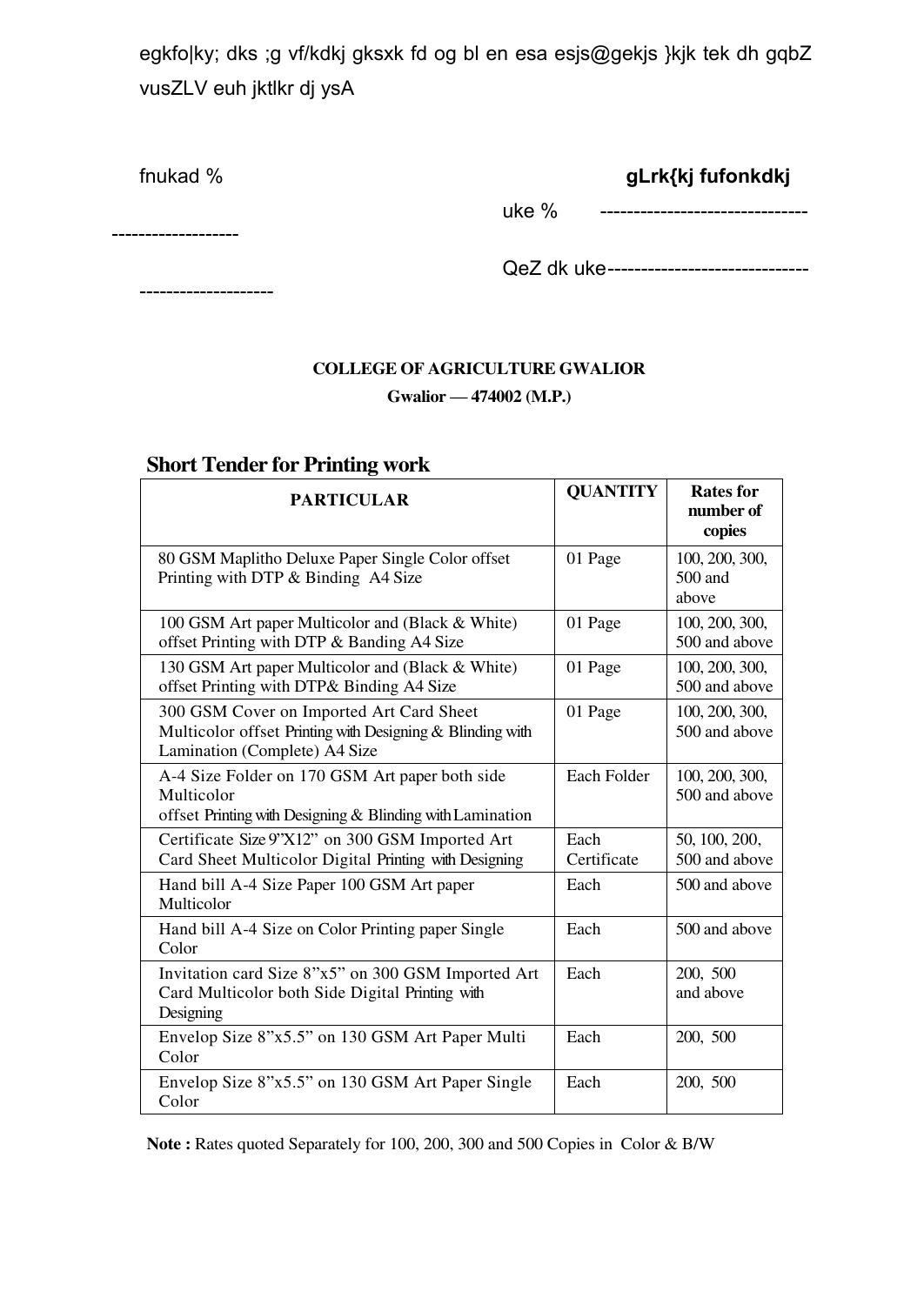### **COLLEGE OF AGRICULTURE GWALIOR Gwalior-474002 (M.P.)**

#### **Please quote the rate on this sheet only. Detail as follows.**

| <b>PARTICULAR</b>                                                 | Unit                                    | Qty. | Rate/page | Rate in word |
|-------------------------------------------------------------------|-----------------------------------------|------|-----------|--------------|
| 80<br><b>GSM</b><br>Deluxe<br>Maplitho Paper,<br>Single<br>Offset | 01 Page<br>Single<br>Colour<br>A-4 Size | 100  |           |              |
|                                                                   |                                         | 200  |           |              |
| Color<br>Printing<br>Designing, Binding                           |                                         | 300  |           |              |
|                                                                   |                                         | 500  |           |              |
| 100 GSM Imported Art                                              | 01 Page<br>Multi<br>Colour              | 100  |           |              |
| Paper Multicolour Offset<br>Printing Designing, Binding           |                                         | 200  |           |              |
| & Lamination                                                      |                                         | 300  |           |              |
|                                                                   |                                         | 500  |           |              |
| 100 GSM Imported Art                                              | 01 Page<br>Single<br>Colour             | 100  |           |              |
| Single Colour<br>Paper                                            |                                         | 200  |           |              |
| Offset Printing Designing,<br>Binding & Lamination                |                                         | 300  |           |              |
|                                                                   |                                         | 500  |           |              |
| 130 GSM Imported Art                                              | 01 Page<br>Multi<br>Colour              | 100  |           |              |
| Paper Multicolour Offset<br>Printing Designing Binding            |                                         | 200  |           |              |
| & Lamination                                                      |                                         | 300  |           |              |
|                                                                   |                                         | 500  |           |              |
| 130 GSM Imported Art<br>Single<br>Colour<br>Paper                 | 01 Page<br>Single<br>Colour             | 100  |           |              |
|                                                                   |                                         | 200  |           |              |
| Offset Printing Designing,<br>Binding & Lamination                |                                         | 300  |           |              |
|                                                                   |                                         | 500  |           |              |
| 300<br><b>GSM</b><br>Cover                                        | 01 Page                                 | 100  |           |              |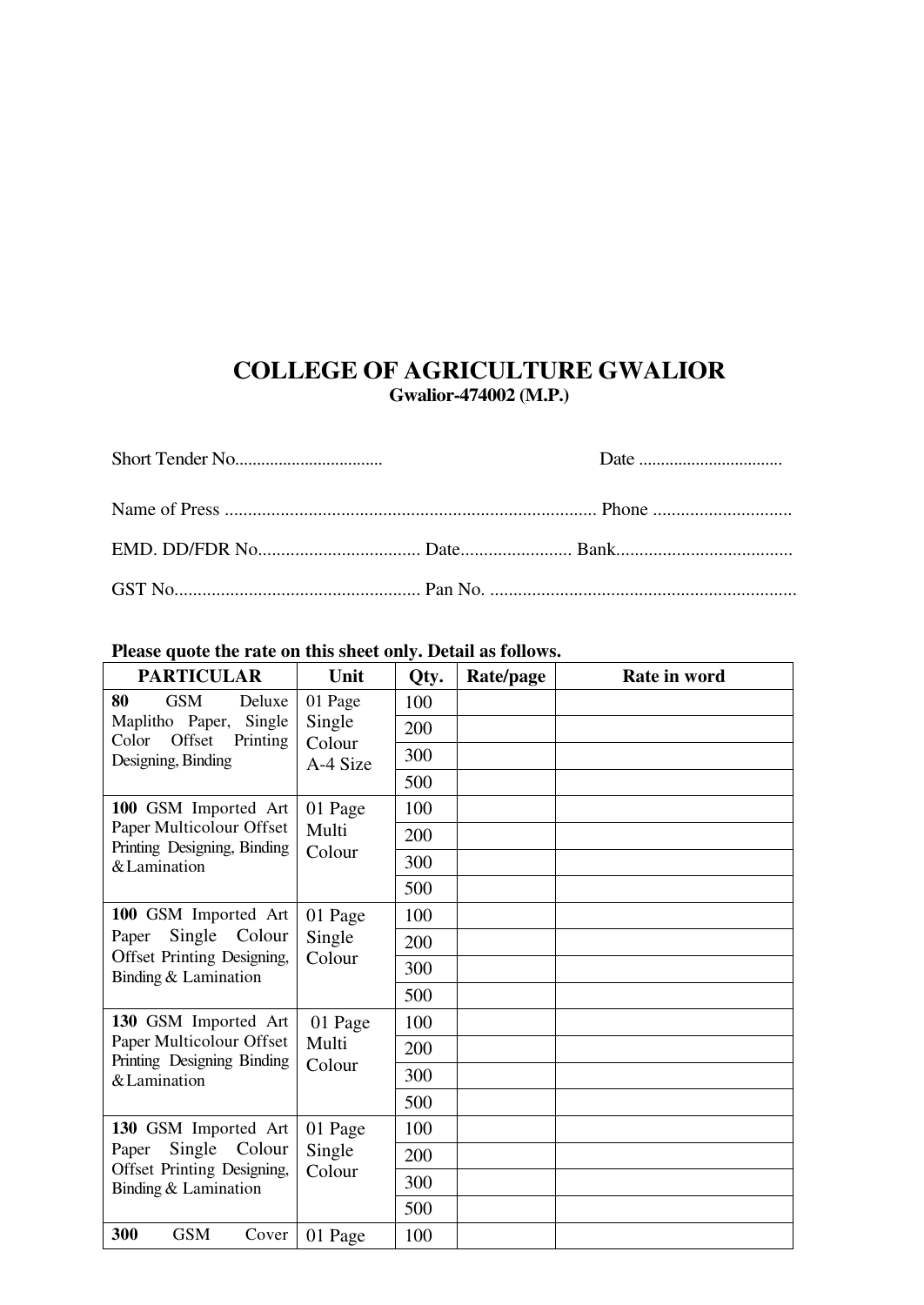| Imported Art Card Sheet   Multi                                             |  | 200 |  |
|-----------------------------------------------------------------------------|--|-----|--|
| Multi Colour Offset   Colour<br>Printing Designing, Binding<br>& Lamination |  | 300 |  |
|                                                                             |  | 500 |  |